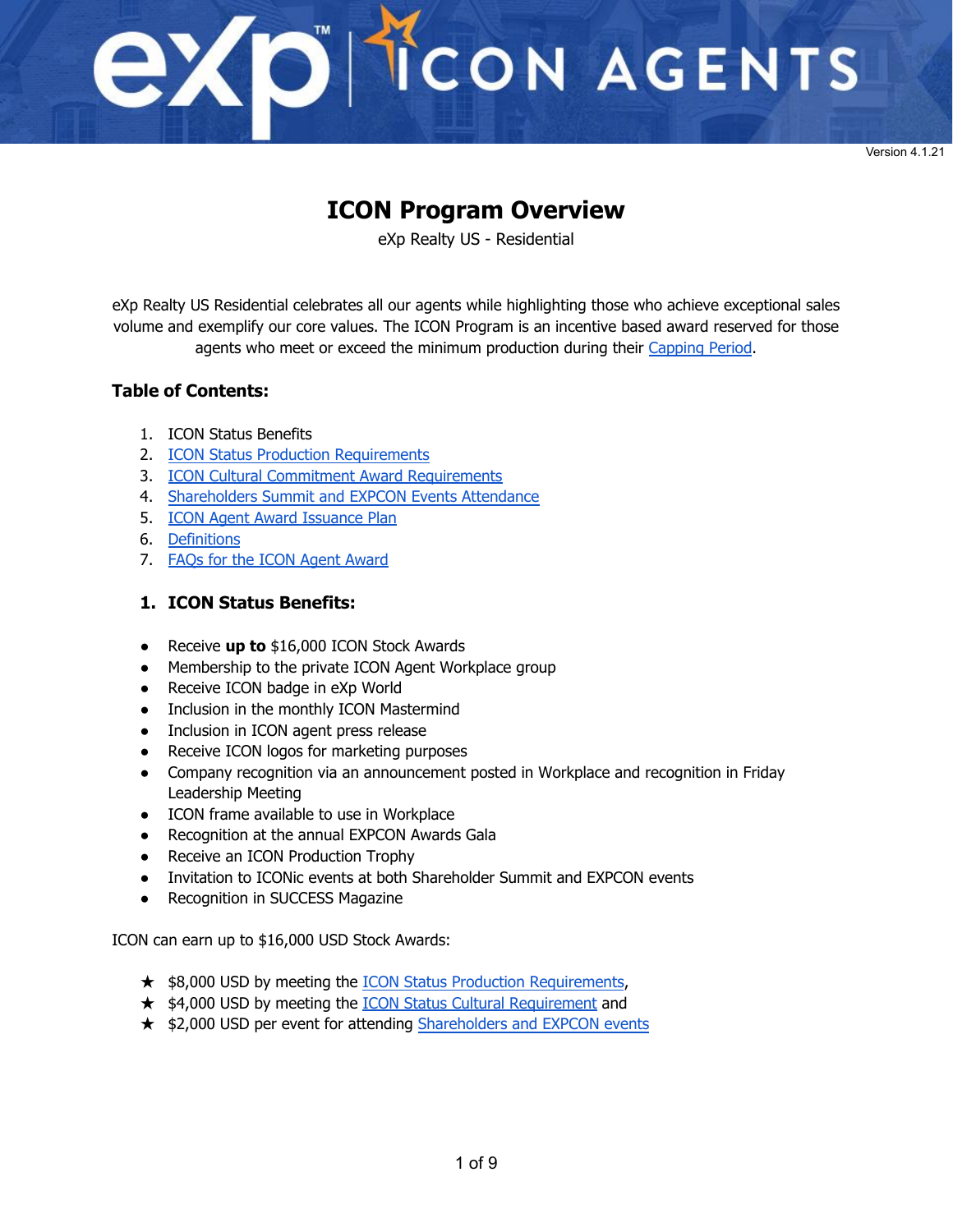<span id="page-1-0"></span>

Version 4.1.21

#### **2. ICON Status Production Requirements:**

|                                              | <b>Option 1</b> |                        | <b>Option 2</b>      |                                         |                                      |
|----------------------------------------------|-----------------|------------------------|----------------------|-----------------------------------------|--------------------------------------|
| <b>Agent Type</b>                            | Cap<br>\$16K    | <b>Cap Fee</b><br>\$5K | <b>GCI</b><br>\$500K | <b>10 Closed</b><br><b>Transactions</b> | <b>ICON</b><br><b>Qualifying Fee</b> |
| <b>Individual Agent</b>                      | X               | X                      | X                    | X                                       | X                                    |
| <b>Full Cap Team</b><br><b>Member</b>        | X               | X                      | Х                    | х                                       | Х                                    |
| MIT Lead (+ \$40K<br><b>Team production)</b> | Х               |                        |                      |                                         |                                      |

Any agent paying a full company cap achieves ICON status the month after the production requirement is met. (See additional requirements for Mega Icon Team leads below).

Per Capping Period, agent must meet **ONE** of the following production requirements:

1. [Paid eXp Realty company cap of \\$16,000 and capped](https://drive.google.com/file/d/1nm8fjExDYFvYCVYkn3QJlX84F8mZwxsi/view?usp=sharing) status transaction fees of \$5,000 How to

#### Track ICON Status

#### **OR**

- 2. Annual gross commission income (GCI) of \$500,000 or more with a minimum of ten (10) closed transactions and payment of an [ICON Qualifying Fee.](#page-6-0) Agent will continue to pay capped status transaction fees until company cap resets on cap reset date. Example: Agent surpassed \$500k in GCI and has closed 10+ transactions in the month of June. Agent's cap resets on August 1 and capped transaction fees paid as of June 30 are \$3,600. Agent has two options:
	- 1) Agent can pay the \$1,400 ICON Qualifying Fee to be recognized as a July ICON. Agent will continue to pay capped transaction fees until cap resets on 8/1.
	- 2) Agent may also choose to wait and see what the ICON Qualifying Fee would be at the end of July and be recognized as an August ICON if they do not hit the \$5k in capped transaction fees as of 7/31.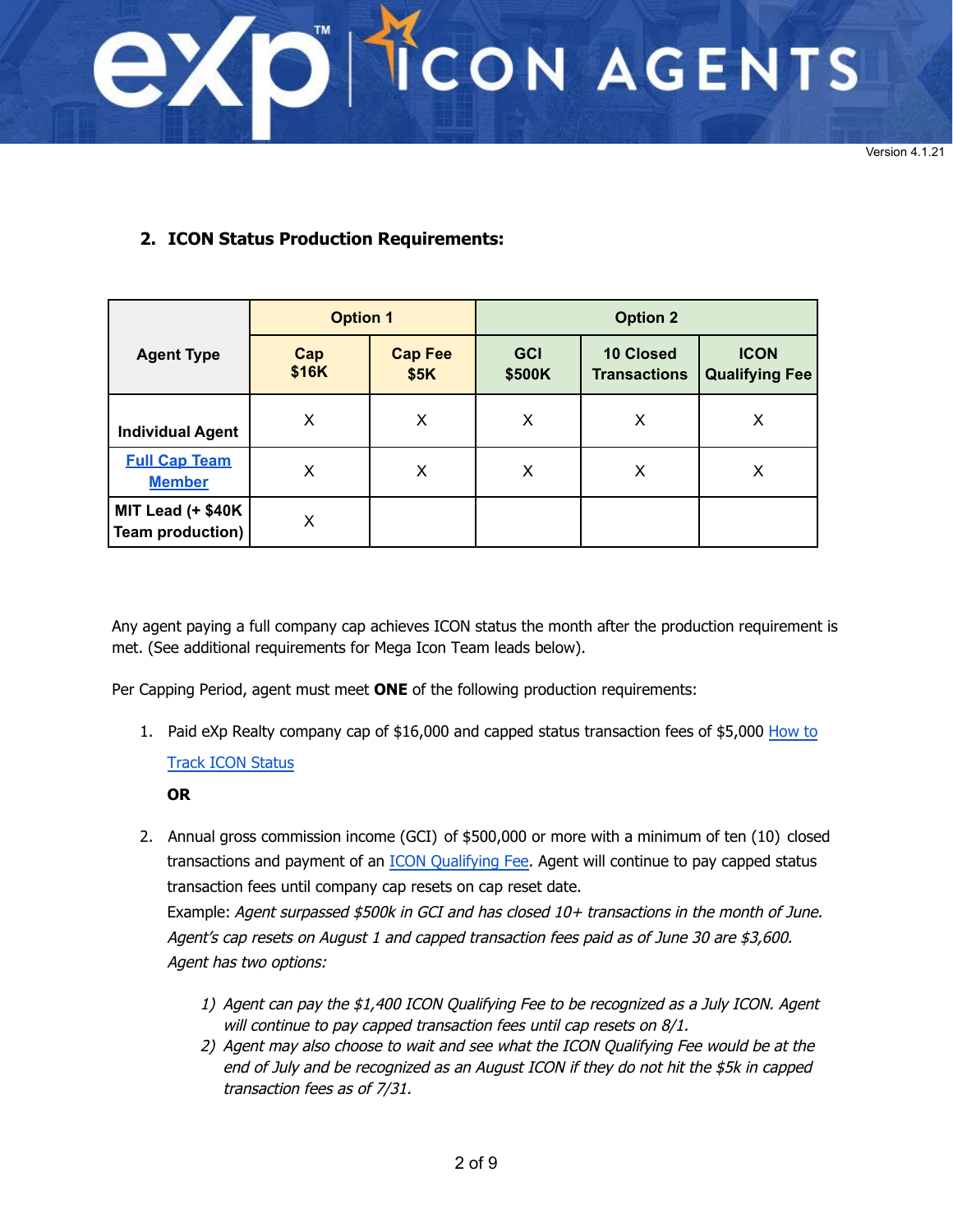

**Mega ICON Teams**, have a production requirement of \$56,000 and are eligible for consideration for ICON status when **BOTH** of the following are met during the team lead's capping period.

1. Team Leader has paid the eXp Realty annual cap \$16,000

#### **AND**

2. The remaining \$40,000 must be met by the collective contributions of all team members' company caps. The team members' company dollar is totaled for the team lead's capping period.

A representative of the ICON Program will notify qualified agents of their ICON status by the 10th of the month following achievement of the production requirement. If you believe you have qualified for ICON status and have not received an email notification by the 10th of the following month, please email [iconaward@exprealty.net](mailto:iconaward@exprealty.net) to inquire.

ICON Orientation is held monthly. Please reference the eXp education and events [calendar](https://expcloud.com/) for time and location. This is for current ICONS and those aspiring to ICON status. Here you will learn about the qualifications, benefits and responsibilities of being an ICON. Attending in person allows you to ask clarifying questions. If this time does not work for your schedule, you can access the slide deck [here.](https://drive.google.com/file/d/1eOCZvJqhw3zw_zwSt2MV-2tqbWZquavx/view?usp=sharing)

ICON agents, both first-time and repeat ICONS, will be interviewed by a current member of the ICON Vetting Committee in the month of ICON recognition. The purpose of completing the interview is for the ICON to receive their badge in the World. The goal of the interview is to confirm the candidate operates in alignment with eXp Realty's core values.



#### **ICON Production Award Issuance plan:**

Upon review and approval of production achievement, the ICON will be granted \$8,000 in publicly traded eXp World Holdings common stock which vests after three years. Stock will be issued and released as long as ICON Agent remains licensed exclusively and continuously with eXp Realty at the three year vesting mark.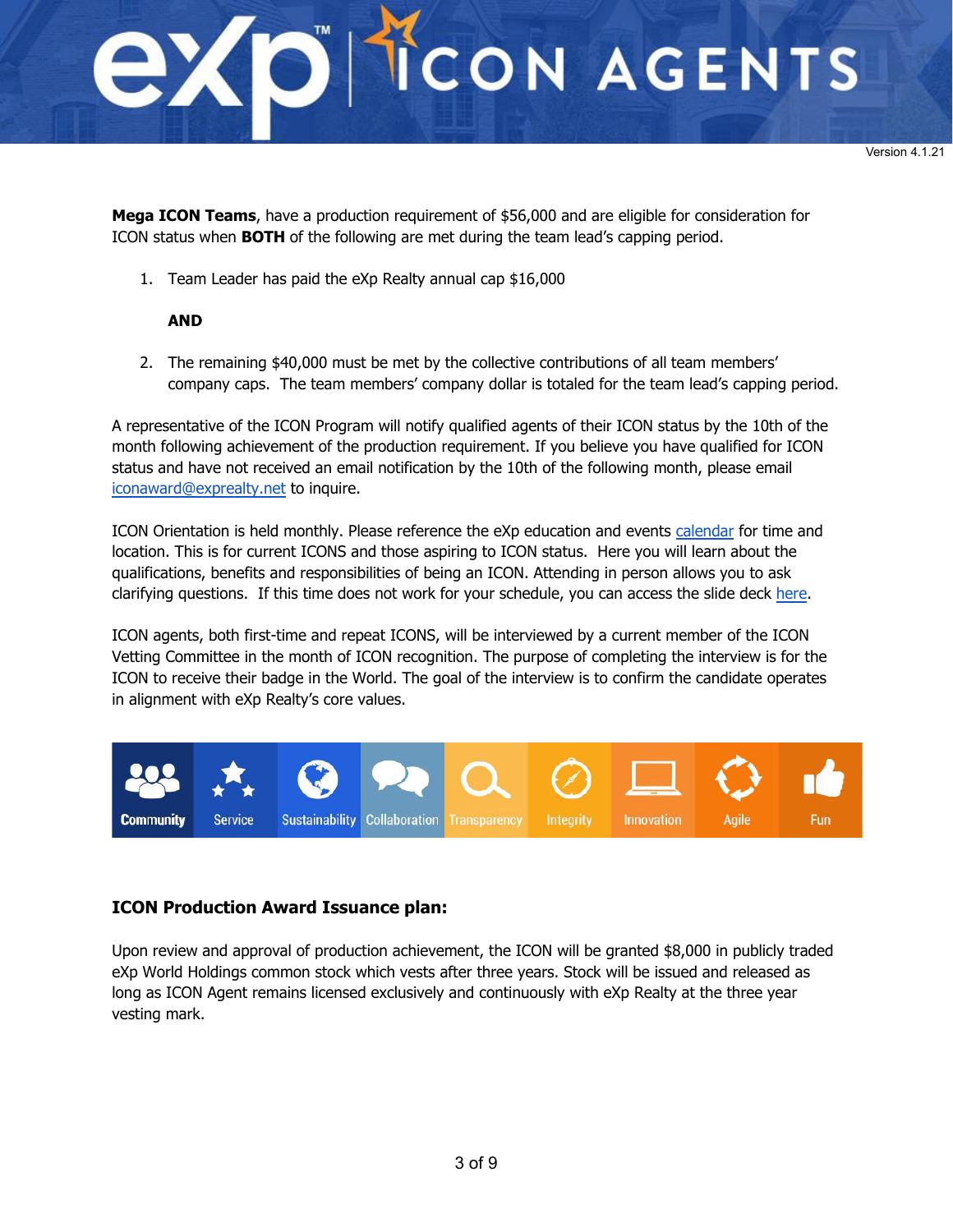<span id="page-3-0"></span>

Shares will be added to the monthly company release at the end of the month ICON is recognized with the closed market share price of the 15th of the month. If the 15th falls on a weekend, the date used will be on the Friday prior.

> Example: If an agent qualifies for ICON status with a closing on August 5th, they will be recognized as a September ICON and their shares will be granted with a date of September 15th (or the previous Friday if the 15th is on a weekend). Stock will reflect in Shareworks at the end of their achievement month. Their ICON benefit period will run from September to September.

#### **3. ICON Cultural Commitment Award Requirements:**

The ICON has the ability to earn an additional \$4,000 of publicly traded eXp World Holdings common stock by satisfying the cultural commitment requirements during their ICON Benefit Year.

Community is one of our core values. Successful agents giving back to our agent population feed into the proverbial "rising tides lift all boats" philosophy.

ICONs have the option to contribute to our agent population by actively serving in one of the three designated cultural commitment opportunities. The option chosen will be the Cultural Commitment that is tracked. The cultural commitment tracking begins **after** the agent has achieved ICON Status and **during** the [ICON Benefit Year.](#page-6-0)

#### **Cultural Commitment Opportunities:**

- 1. Certified Mentor through eXp University Mentor Program
	- Apply at [eXp University Mentor Program](https://expand.expenterprise.com/) and serve 12 months as a mentor
	- [Mentor Program Knowledge base](https://support.expcloud.com/portal/en/kb/expuniversitymentorprogram)
- 2. ICON Instructor through eXp University
	- Submit the **ICON** Instructor Application
	- Complete ICON Instructor Certification class
	- Teach six 45-minute classes within the ICON Benefit Year
- 3. ICON Panelist/Moderator
	- Participate as a Panelist or Moderator at least 6 times within the ICON Benefit Year. Options:
		- 1) ICONversations
		- 2) Monthly ICON Mastermind
		- 3) ICON Team Talk
		- 4) Recorded Zoom Panel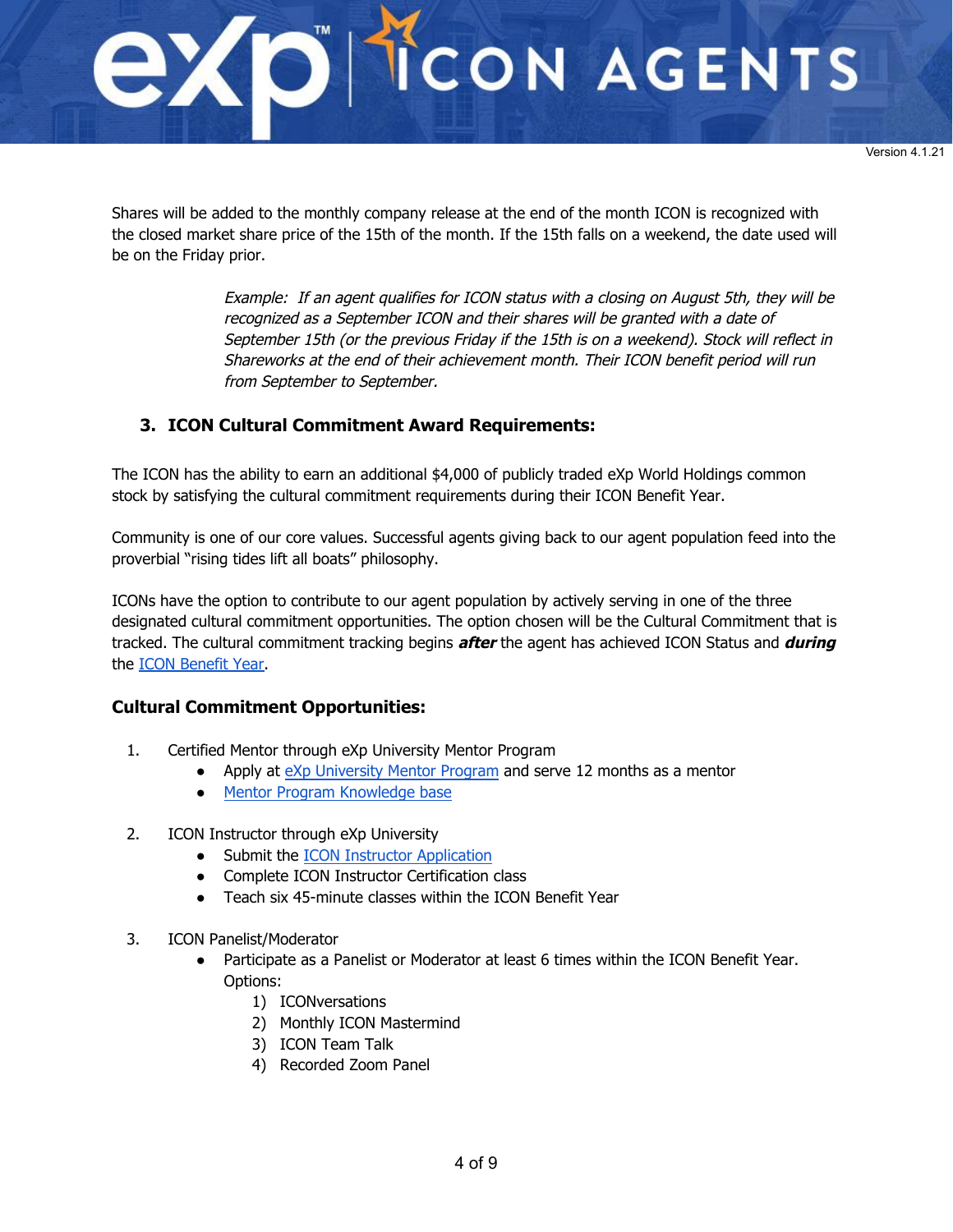<span id="page-4-0"></span>

Once ICON status is achieved, ICONs receive a Cultural Commitment selection form. Specific instructions will be provided based on the opportunity selected.

#### **ICON Cultural Award Issuance plan:**

On the 12-month anniversary of the original ICON award grant date, a final audit will be completed to verify if the ICON agent has met the cultural requirements to earn the additional stock award.

Cultural Stock award will be posted in your Shareworks account at the end of your 12 month benefit period. This stock award has a two-year vest period. Stock will be issued and released as long as ICON Agent remains licensed exclusively with eXp Realty at the two-year vesting mark.

For example, if an agent's ICON benefit period runs from January 2020 to January 2021, their cultural requirement will be reviewed in January 2021. If they have met the requirements, they will be granted stock dated 1/15/21 which will be in their Shareworks account at the end of January 2021.

#### **4. Shareholders Summit and EXPCON Events Attendance:**

The ICON has the opportunity to earn the remaining \$4,000 of publicly traded eXp World Holdings company stock by attending the eXp Shareholder Summit and EXPCON **after** ICON status is achieved and **during** the ICON Benefit Year. The \$2,000 of stock will be issued for each event attended.

Should ICON status be earned by a domestic team, the attendance requirement is such that at least one member of the domestic team has verified attendance at each event. For virtual events, domestic team members' participation can be combined to verify attendance.

If the event is in-person, ICONs must purchase the full price event ticket to qualify for the event attendance stock awards.

If the event is held virtually, specific guidelines will be provided on how to qualify for the event attendance stock award.

#### **ICON Event Attendance Award Issuance plan:**

Upon attendance verification, shares will be issued at the end of the **following** month of the event. The closed designated market share price is based on the 15th of the event month. If the 15th falls on a weekend, the date used will be the Friday prior. This portion of the award is available with no vesting period.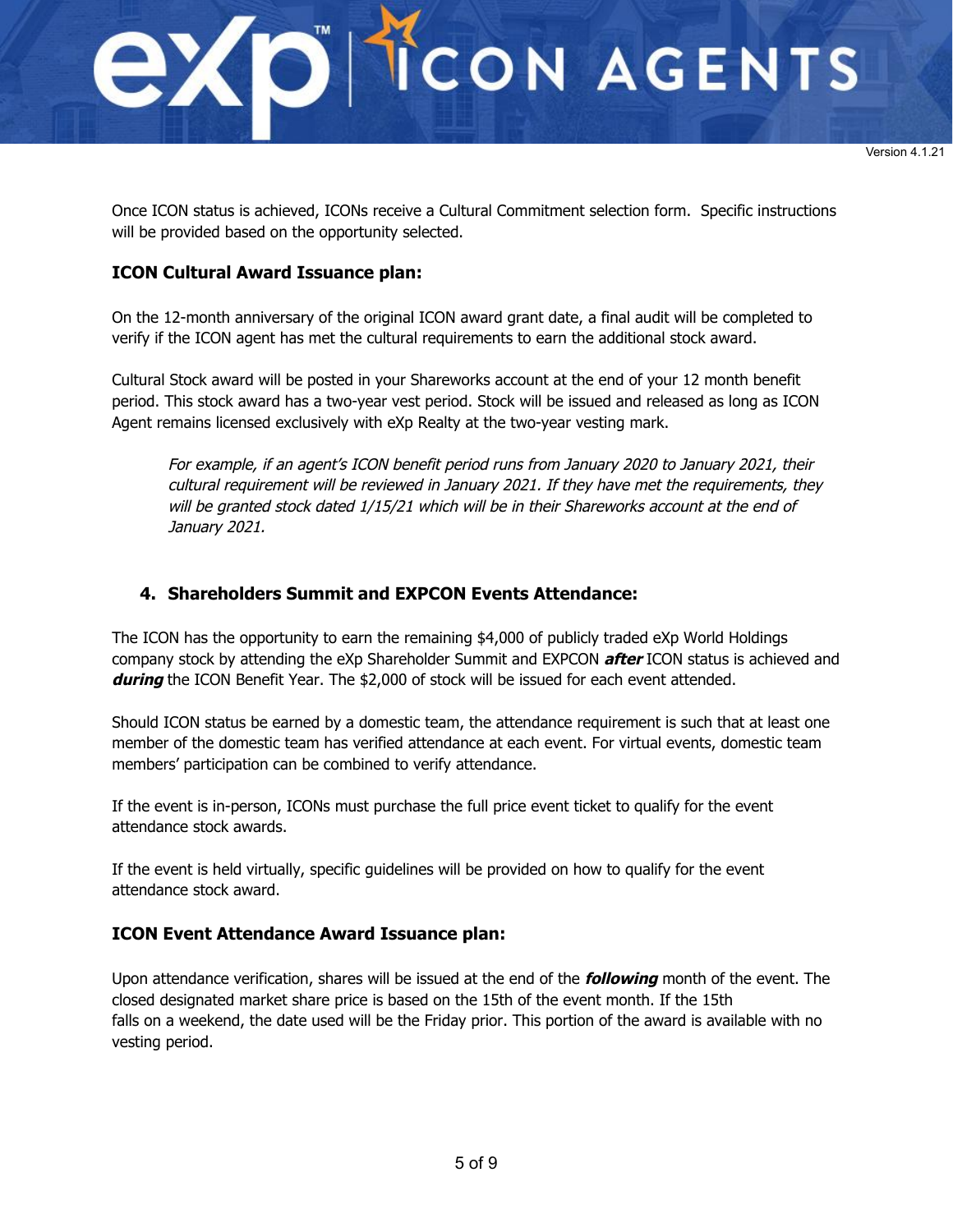<span id="page-5-0"></span>**EXPITCON AGENTS** 

Version 4.1.21

#### **5. ICON Agent Award Issuance Plan:**

| <b>Stock</b><br><b>Award</b>                  | <b>Stock</b><br><b>Value</b> | <b>Granted</b>                                         | <b>Issued</b>                                                    | <b>Vesting</b><br>period | <b>Notes</b>                                                                               |
|-----------------------------------------------|------------------------------|--------------------------------------------------------|------------------------------------------------------------------|--------------------------|--------------------------------------------------------------------------------------------|
| Production<br>Achievement<br>Award            | \$8,000.00                   | 15th of the ICON<br>recognition month                  | After a set<br>vesting period<br>has elapsed                     | 3 years                  | Available in<br>Shareworks end of<br><b>ICON</b> month                                     |
| Cultural<br>Commitment<br>Award               | \$4,000.00                   | On 12-month anniversary<br>of ICON Award Grant<br>Date | After a set<br>vesting period<br>has elapsed                     | 2 years                  | Cultural<br>requirements are<br>satisfied during<br>ICON's 12-month<br><b>Benefit Year</b> |
| <b>EXPCON</b><br>Attendance<br>Award          | \$2,000.00                   | The grant date is the<br>15th of the event month       | The month<br>following<br>verification of<br>event<br>attendance | No vesting<br>period     | Eligible after ICON<br>status is achieved<br>and during ICON<br>Benefit Year.              |
| Shareholders<br>Summit<br>Attendance<br>Award | \$2,000.00                   | The grant date is the<br>15th of the event month       | The month<br>following<br>verification of<br>event<br>attendance | No vesting<br>period     | Eligible after ICON<br>status is achieved<br>and during ICON<br>Benefit Year.              |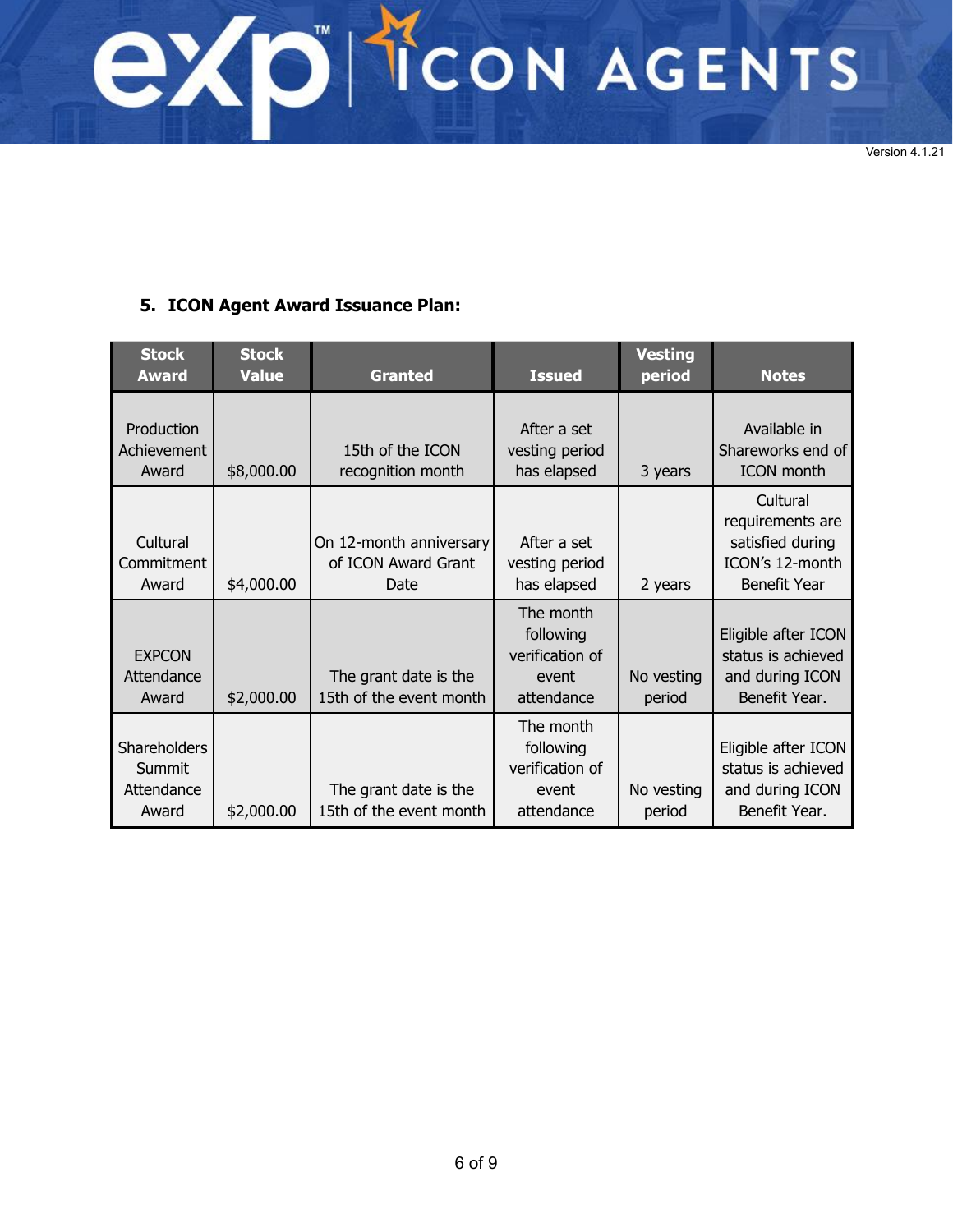<span id="page-6-0"></span>

Version 4.1.21

#### **6. Definitions**

| <b>Term</b>                   | <b>Definition</b>                                                                                                                                                                                                                                                                                                                                                                                                                                                                                                                                          |
|-------------------------------|------------------------------------------------------------------------------------------------------------------------------------------------------------------------------------------------------------------------------------------------------------------------------------------------------------------------------------------------------------------------------------------------------------------------------------------------------------------------------------------------------------------------------------------------------------|
| Capping Period                | Capping Period is a 12-month timeframe during which the company dollar paid on<br>transactions counts towards the agent's company cap. The only time the Capping<br>Period would not be the same as the Anniversary Year is when agents have a Cap<br>Deferment or any similar adjustment on file. Cap Deferment delays the start date of<br>an agent paying company cap on their transactions. Capping Period for agents with<br>Cap Deferment starts on the Cap Reset Date. Otherwise, it starts on the Join Date in<br>the first year with the company. |
| Anniversary Year              | Your ICON status is determined by your production during your anniversary year,<br>which is based on your hire date.<br>Example: If you were hired on 7/10/19, your anniversary year would be<br>8/1/19-7/31/20. Your anniversary date will always round to the first of the following<br>month.                                                                                                                                                                                                                                                           |
| <b>ICON Benefit</b><br>Year   | The ICON benefit year is defined as the 12-month period following ICON status<br>achievement.<br>Example: If you are recognized as a January 2020 ICON, your ICON benefit year<br>would be January 2020 to January 2021.                                                                                                                                                                                                                                                                                                                                   |
| <b>ICON Qualifying</b><br>Fee | ICON Qualifying Fee is equal to \$5,000 less capped status transaction fees paid                                                                                                                                                                                                                                                                                                                                                                                                                                                                           |
| Mega Icon Team<br>(MIT)       | Team consists of a full-cap team lead and 10+ team members at a quarter cap. The<br>team must achieve \$56,000 in company cap annually to qualify for ICON status. For<br>questions on the MIT team structure, please contact the Agent Transitions<br>department.                                                                                                                                                                                                                                                                                         |
| Full Cap Team<br>Member       | A team member, who would otherwise qualify for a reduced cap, but has a signed<br>Full Cap Election Form on file. For questions on the election, please contact the<br>Agent Transitions department.                                                                                                                                                                                                                                                                                                                                                       |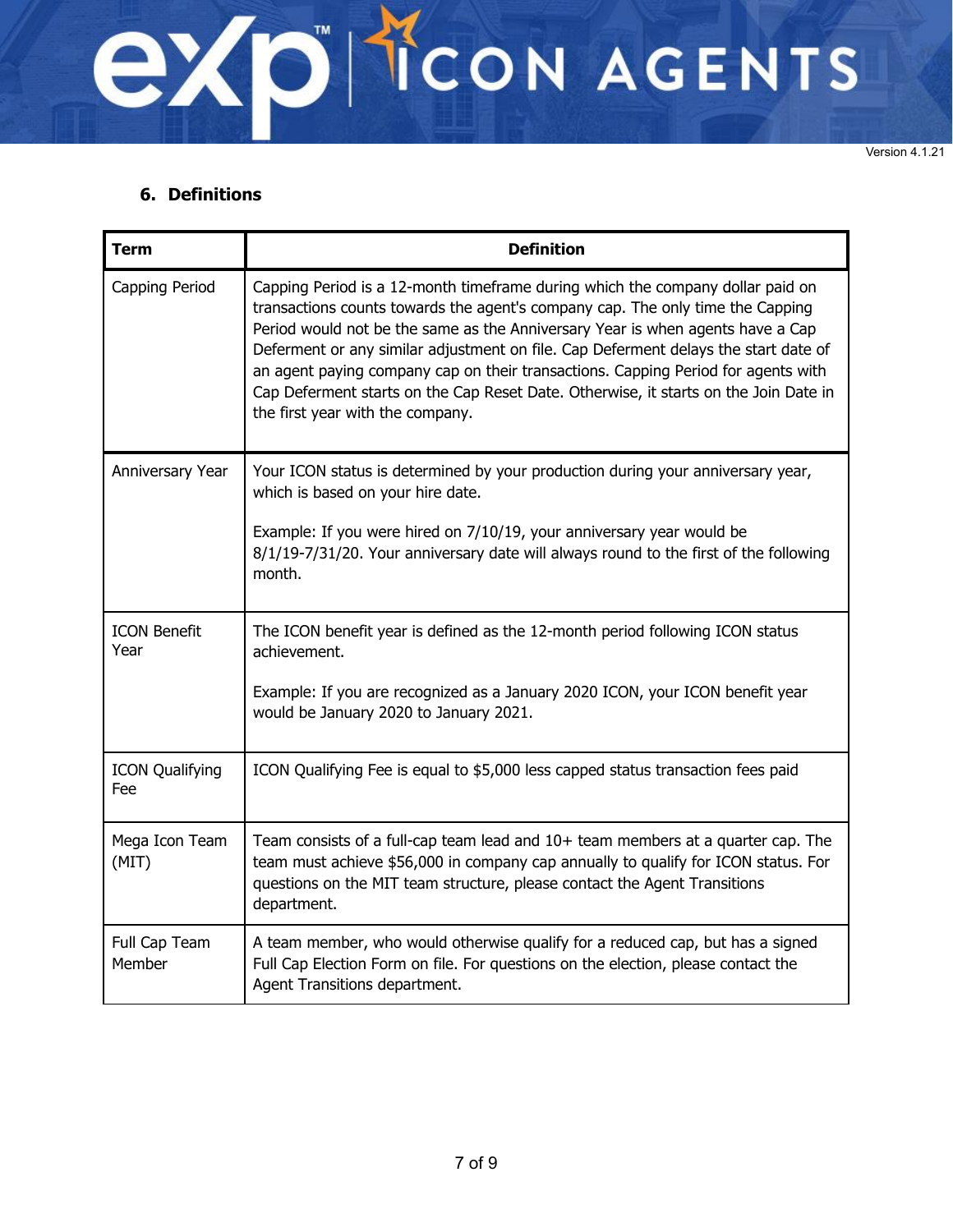## <span id="page-7-0"></span>CON AGENTS

#### **7. FAQs for the ICON Agent Award**

#### **How do I sign up to become an ICON Agent?**

The ICON Agent Award is not a program you sign up for, but rather a production award that is earned.

#### **When will I be notified I have achieved the production requirement for ICON status?**

Agents will be notified by email at their eXp .com address between the 7th and the 10th of the month following achievement of production requirements.

**Example**: If you achieve the production requirement in February, you will be considered and recognized as a March ICON. You would be notified of your achievement between the 7th and 10th of March.

#### **When will I be recognized publicly as an ICON?**

eXp will issue a press release and post an announcement in Workplace at the end of the month you are recognized or the beginning of the following month.

#### **Can I apply production at my former brokerage to eXp Realty to help me achieve ICON status?**

Our ICON Agent Award is a production award that must be earned here at eXp Realty. Production completed at a former company does not apply to the requirements for the award.

#### **Can my buyer's agents be ICONs?**

The production requirement to become eligible for ICON status is to pay in the full company commission cap (currently \$16,000) plus the \$5,000 transaction fee cap. Agents on a reduced cap are not eligible to earn the ICON Agent Award.

#### **When do I satisfy the cultural requirement of "Giving Back"?**

The cultural commitment requirement begins **after** the agent has achieved ICON status and will be tracked during their ICON benefit year.

#### **Can I pay the company commission cap upfront so I can become an ICON faster?**

Every agent must pay their cap by contributing 20% of their Gross Commission Income per transaction. You are not able to pay more or out of pocket.

#### **Can I pay the balance owed for the \$5,000 transaction fee cap if I don't meet that requirement prior to my cap reset date?**

This is a production award. We do not allow you to pay out of pocket for the balance of transaction fees owed to meet the \$5,000 transaction fee cap. Production must be met organically. The only time this is allowed is when an agent has met or surpassed \$500,000 in GCI with a minimum of 10 transactions. We provide the option for these agents to fulfill the complete cap after achieving the \$500,000 in GCI and 10 transactions. Please note that agent will continue to pay transaction fees when the option to pay the Qualifying Fee is taken.